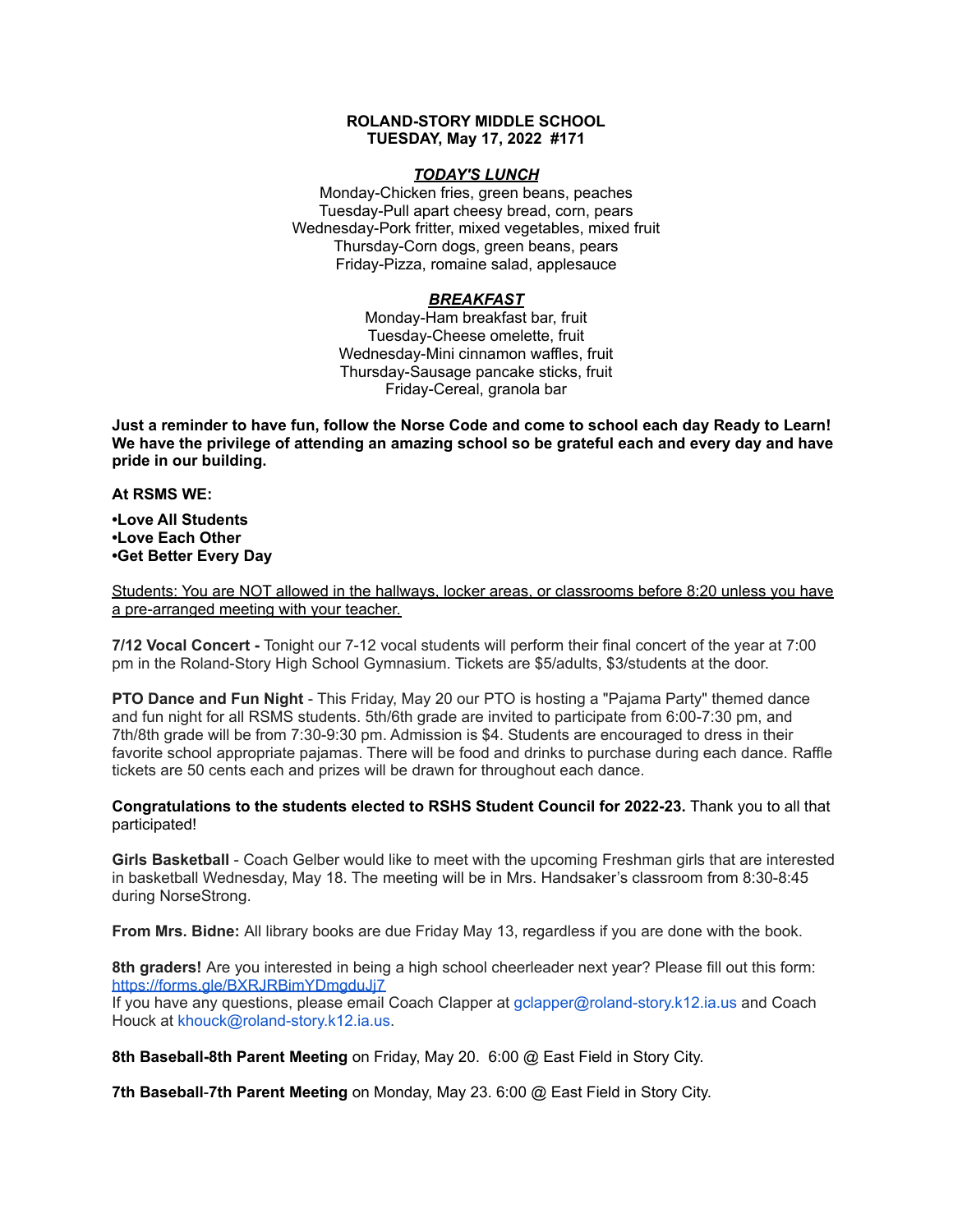**7 th and 8 th Grade Roland Rural Bus Room** please report to Mrs. Barker's room at 3:30.

**Thrivent Financial in Story is sponsoring a food drive** for the Norsemen Food Pantry. Specific items are requested: rolls of ground beef/sausage, chicken nuggets, fish sticks, hot dogs, frozen lasagna, blocks of cheese, butter/margarine, Lunchables, packages of lunch meat. Items can be brought to the RSMS office until June 14 between the hours of 8:00 am and 4:00 pm.

**RSMS to offer "Skip the Trip" Iowa DOT instruction permit knowledge tests** Do you have a student who is ready to take the operator knowledge test to get an Iowa instruction permit to drive? RSMS is now offering the test right here at school as part of the Iowa Department of Transportation's "Skip the Trip" program. In partnering with the Iowa DOT, RSMS can save families time, cost, and the hassle of making a trip to a driver's license service center for testing. Students will be able to take the web-based test in a more familiar environment that works to reduce test anxiety and increase success rates. Tests are overseen by trained school staff to assure the integrity of test results. To be eligible to take the remote knowledge test, your student must be age 14 or older and not currently hold an Iowa instruction permit. Students that have turned 14 prior to the testing date must sign up in the office and have permission given from their parent by either email or phone. Students will have the opportunity to test on the second Tuesday of each month. "Skip the Trip" allows students to take their initial test at school as the first step in getting your student to be a confident driver. Once a student has successfully passed the test, the student will receive an email verifying a successful test. The student brings a copy of the email to the driver's license service center along with the other required documentation that will prove their identity to be issued their instruction permit. Service center staff will verify passing test result emails with Iowa DOT records. Visit [www.iowadot.gov/mvd/realid/success.asp](http://www.iowadot.gov/mvd/realid/success.asp) to determine what documentation to bring with you to receive your student's permit. To prepare for a successful knowledge test, students should study the Iowa Driver's Manual and online practice test, both available at: <https://iowadot.gov/mvd/driverslicense/manuals-and-practice-tests>.

# **R-S MS PRACTICE / SHUTTLE SCHEDULE SOFTBALL & BASEBALL**

**MAY 16 - MAY 20**

**SOFTBALL SHUTTLE @ 5:25 @ HS Softball Fields / Roland BASEBALL SHUTTLE @ 6:00 / East Field / Story City**

**Note: Tuesday Shuttle -- Earlier due to 7-12 Concert**

**TUESDAY, MAY 17 – SB Shuttle @ 5:00 / Bb Shuttle @ 5:20 SOFTBALL --** 3:45 - 5:00 **7th BASEBALL --** 4:00 - 5:20 **7-12 Concert @ RS High School**

**WEDNESDAY, MAY 18 – Sb Shuttle @ 5:25 / Bb Shuttle @ 6:00 SOFTBALL --** 3:45 - 5:15 **8th BASEBALL --** 4:00 - 6:00

**THURSDAY, MAY 19 – Sb Shuttle @ 5:25 / Bb Shuttle @ 6:00 SOFTBALL --** 3:45 - 5:15 **7th BASEBALL --** 4:00 - 6:00

**FRIDAY, MAY 20 – Sb Shuttle @ 5:25 / Bb Shuttle @ 6:00 SOFTBALL --** 3:45 - 5:15 **8th BASEBALL --** 4:00 - 6:00 • 8th Parent Meeting @ 6:00 @ East Bb Field